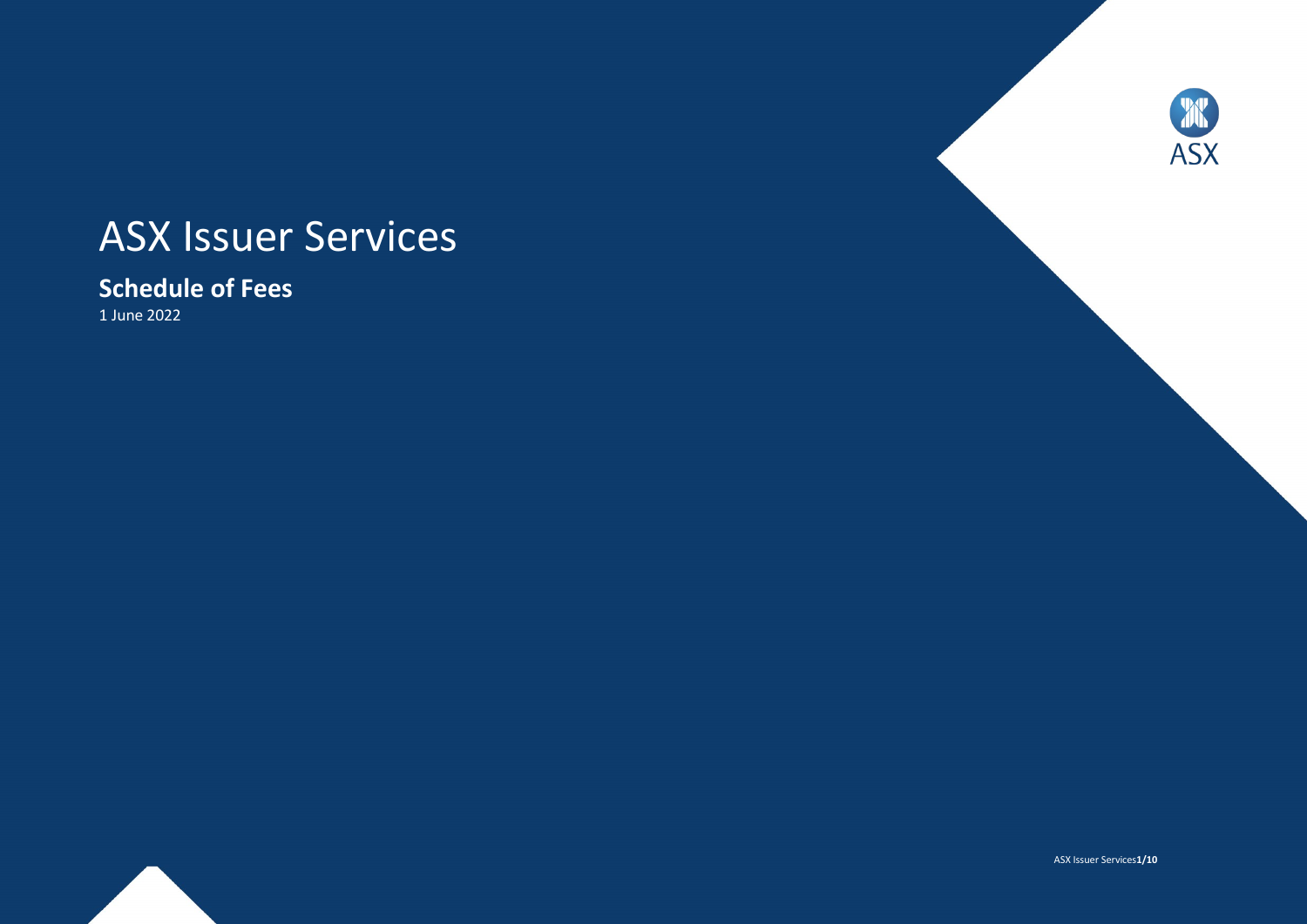# **Contents**



#### **Table of Contents**

| <b>Issuer Administration</b>         |  |
|--------------------------------------|--|
| <b>Subscription Fees</b>             |  |
| <b>Holding Adjustments</b>           |  |
| Holder Notifications & Recordkeeping |  |
| Primary Market Facility (PMF)        |  |
| Offer Administration                 |  |
| Removed Fees - effective 1 July 2022 |  |

This fee schedule is a successor document to the 'Clearing, Settlement and Issuer Administration Schedule of Fees' dated 29 November 2021.

All fees are shown in Australian dollars. All fees are effective from 1 June 2022 unless otherwise indicated and are subject to change from time to time. If you require further clarification please contact [issuers@asx.com.au](mailto:issuers@asx.com.au?subject=Fee%20query) or ASX Customer Service (telephone 131 279)

GST exclusive prices are quoted in the Schedule of Fees applicable to Issuer Services. Usually Issuer Services will be subject to GST and the GST inclusive prices will be charged. In certain situations, an otherwise taxable supply may be exempt from GST (for example, exports). However, ASX anticipates that Issuer Services will not be 'exports' for the purposes of GST and accordingly, GST inclusive prices will be charged for these services.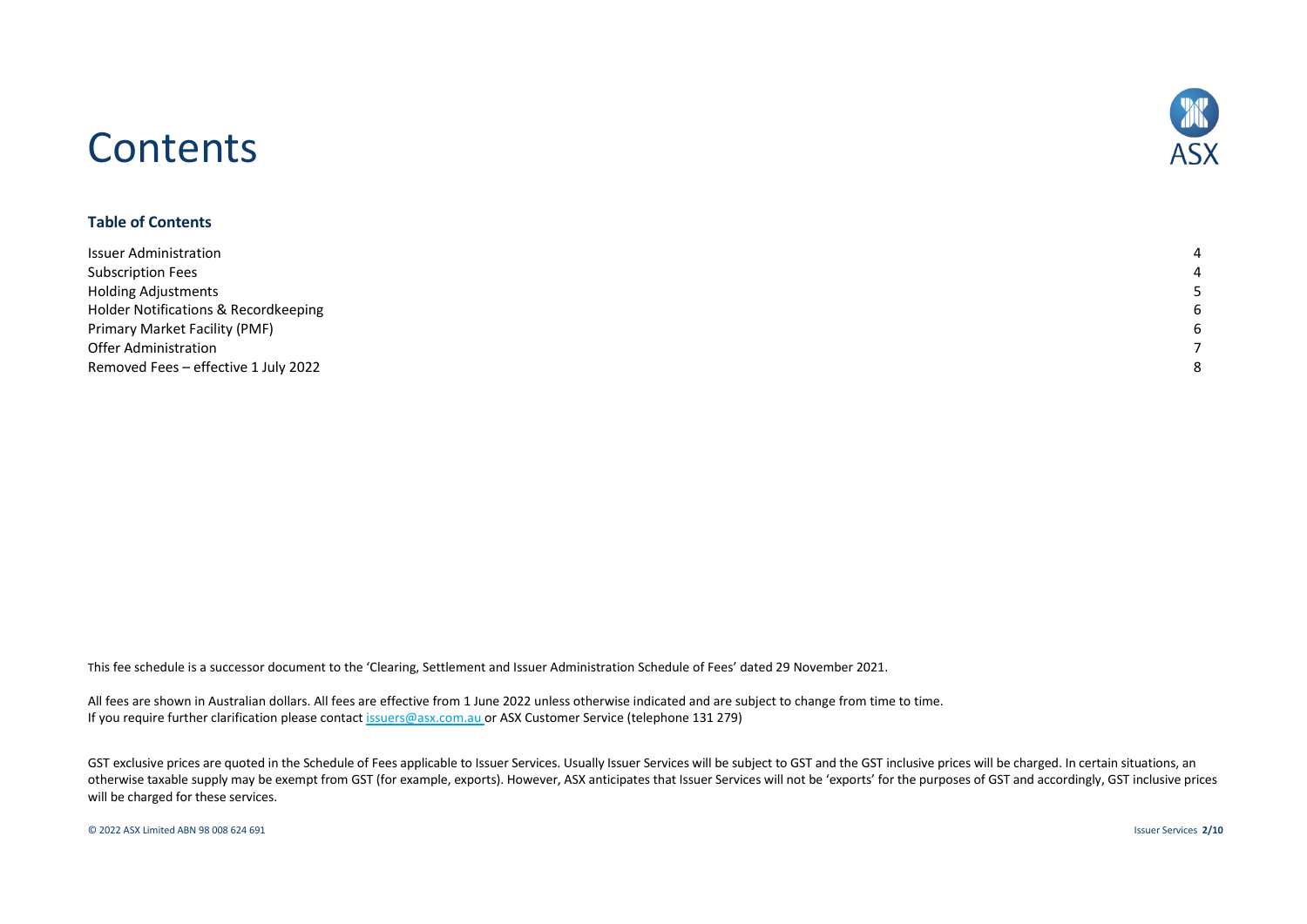

#### **Issuer Services**

ASX Settlement Pty Limited (ASX Settlement) is a wholly owned subsidiary of ASX Limited (ASX) and is responsible for the provision of issuer services. Fees are invoiced by ASX Operations Pty Limited (ASX Operations) on behalf of ASX Settlement. Invoices are issued monthly in arrears.

CHESS is used by ASX Settlement to perform issuer services. Please see<https://www2.asx.com.au/issuers/issuer-services> for further details of the types of services offered to issuers.

#### **Discounts**

A discount of 25% (in the form of an annual rebate) will be provided to the following issuers:

- Issuers who are "low velocity users". A low velocity user is an issuer that has an annual ratio of CHESS holding statements provided to its investors to the number of HINs of less than 1.0 times. This discount will only apply to existing issuers as at 30 June 2022. New issuers established in CHESS after 30 June 2022 will not qualify; or
- Listed Investment Companies and Listed Investment Trusts ("LICs"). These entities are listed via the ASX admission criteria of "+investment entity".

For the avoidance of doubt, note that an issuer that is both a LIC and a "low velocity user" will receive a discount of 25%, and not two discounts of 25%.

For those issuers who are eligible to receive the discount, the 25% discount will be calculated on the total amount of CHESS holding statement fees and subscription fees only. The discount will not apply to the corporate activity fees or any other fees charged by ASX.

These discount arrangements will be subject to review on a periodic basis.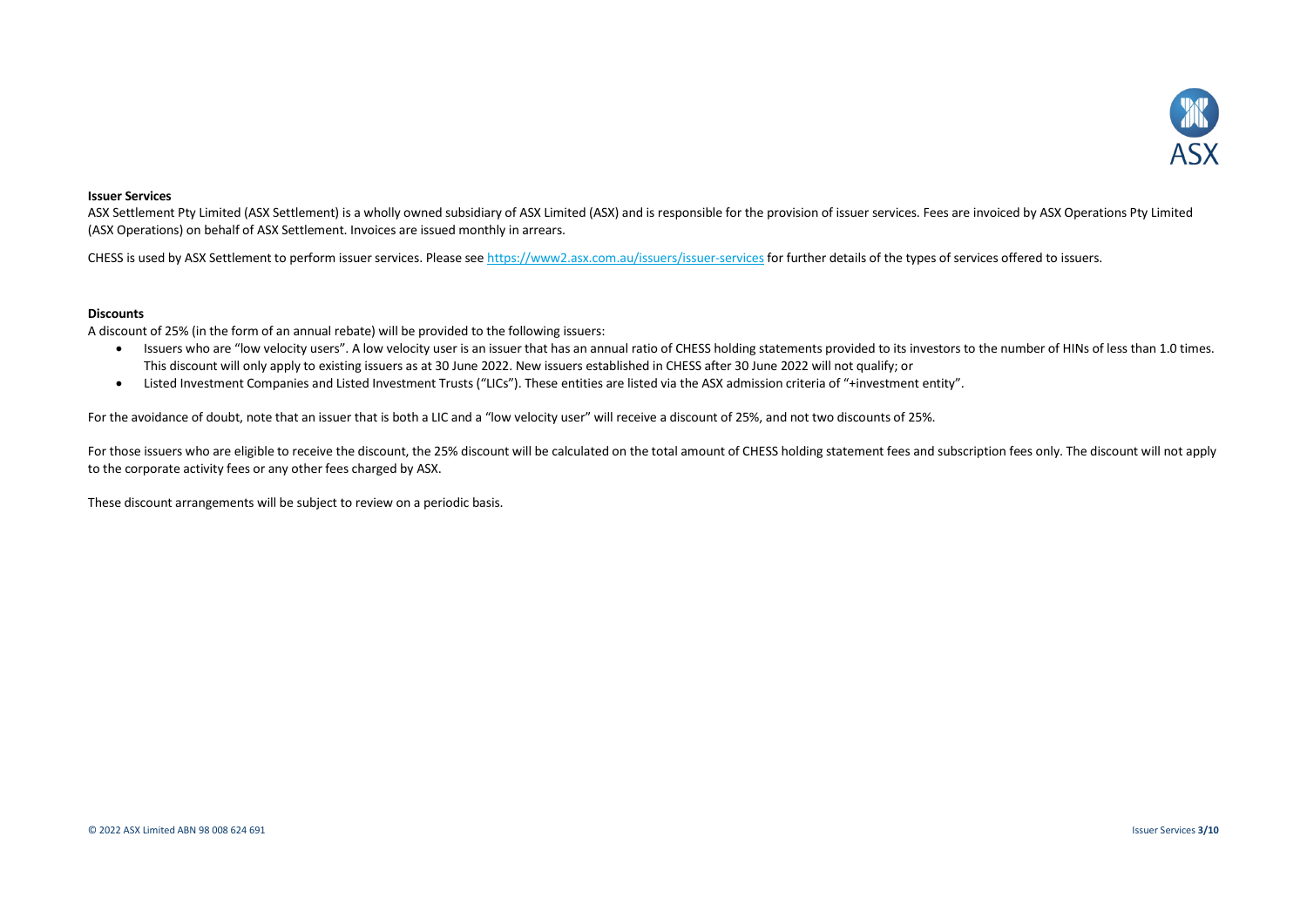<span id="page-3-3"></span><span id="page-3-2"></span>

#### <span id="page-3-0"></span>**Issuer Administration**

| <b>Product</b><br><b>Code</b> | <b>Service</b>           | <b>Charge Basis</b>                                                            | <b>CHESS</b><br><b>EIS Message</b> | Fee<br>(excluding GST) | <b>Effective Date</b> |
|-------------------------------|--------------------------|--------------------------------------------------------------------------------|------------------------------------|------------------------|-----------------------|
| 06250020                      | Issuer Establishment Fee | Per New Issuer Code created in CHESS on admission                              |                                    | \$500                  |                       |
| 06250025                      | New Product Creation Fee | For each new financial product held in CHESS and<br>approved by ASX Settlement |                                    | \$310                  | 1-Jul-2018            |

## <span id="page-3-1"></span>**Subscription Fees[1](#page-3-2)**

| <b>Product</b><br><b>Code</b> | <b>Service</b>                                                                                                | <b>Number of HINS</b>                                                            | Rate<br>per HIN                                | <b>Flat</b><br><b>Fee</b>                           | <b>Additional per HIN fee</b>                                                                                                                                                                                               | <b>Effective Date</b> |
|-------------------------------|---------------------------------------------------------------------------------------------------------------|----------------------------------------------------------------------------------|------------------------------------------------|-----------------------------------------------------|-----------------------------------------------------------------------------------------------------------------------------------------------------------------------------------------------------------------------------|-----------------------|
| 04900256                      | Corporate Issuers and Listed<br>Investment Companies and<br>Trusts - Subscription fee per<br>HIN <sup>2</sup> | 1 to 1,000<br>1,001 to 5,000<br>5,001 to 50,000<br>50,001 to 100,000<br>>100,000 | \$3.50<br>\$3.00<br>\$1.90<br>\$1.50<br>\$1.30 | \$1,500<br>\$2,400<br>\$4,800<br>\$4,800<br>\$6,000 | \$3.50 for each HIN<br>\$3,500 plus \$3.00 for each HIN above 1,000<br>\$15,500 plus \$1.90 for each HIN above 5,000<br>\$101,000 plus \$1.50 for each HIN above 50,000<br>\$176,000 plus \$1.30 for each HIN above 100,000 | 1-Jul-2022            |

<sup>1</sup> The applicable fee in each range (Number of HINs) is the Flat Fee plus the Additional per HIN fee (annual rate) <sup>2</sup> Annual rates. Fees calculated and charged monthly.

j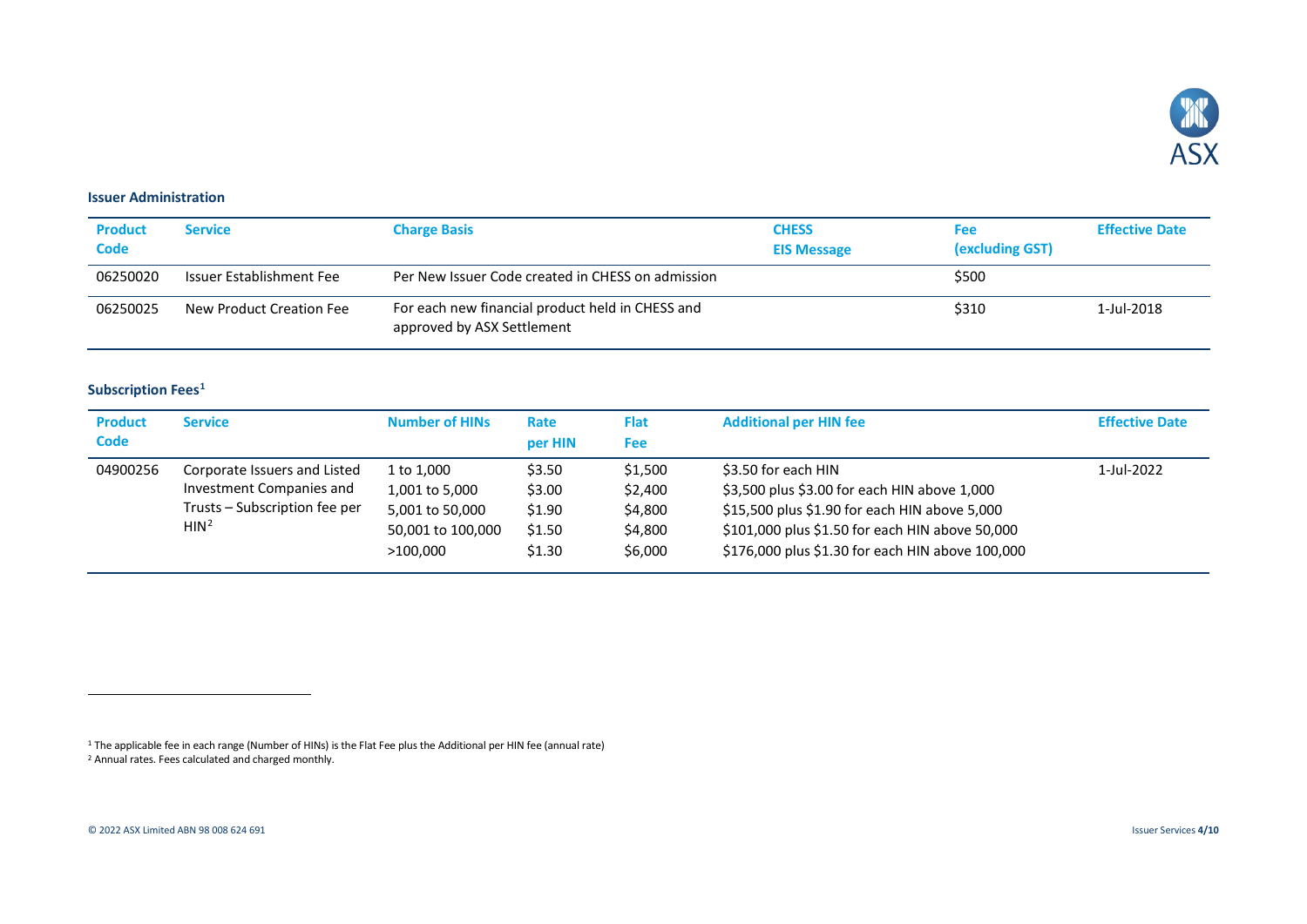<span id="page-4-2"></span><span id="page-4-1"></span>

| <b>Product</b><br><b>Code</b> | Service                                                                   | <b>Number of HINS</b>                                              | Rate<br>per HIN                      | <b>Flat</b><br>Fee                      | <b>Additional per HIN fee</b>                                                                                                                                                  | <b>Effective Date</b> |
|-------------------------------|---------------------------------------------------------------------------|--------------------------------------------------------------------|--------------------------------------|-----------------------------------------|--------------------------------------------------------------------------------------------------------------------------------------------------------------------------------|-----------------------|
| 04900257                      | Investment Product Issuers $3 -$<br>Subscription fee per HIN <sup>4</sup> | 1 to 50,000<br>50,001 to 150,000<br>150,001 to 300,000<br>>300.000 | \$3.00<br>\$2.00<br>\$1.00<br>\$0.50 | Nil<br>\$12,000<br>\$12,000<br>\$12,000 | \$3.00 for each HIN<br>\$150,000 plus \$2.00 for each HIN above 50,000<br>\$350,000 plus \$1.00 for each HIN above 150,000<br>\$500,000 plus \$0.50 for each HIN above 300,000 | 1-Jul-2022            |

#### <span id="page-4-0"></span>**Holding Adjustments**

| <b>Product</b><br>Code | Service                | <b>Charge Basis</b>    | <b>Message</b> | Number of<br>adjustments           | Rate per<br>adjustment     | <b>Total Amount</b>                                                                                                                    | <b>Effective</b><br><b>Date</b> |
|------------------------|------------------------|------------------------|----------------|------------------------------------|----------------------------|----------------------------------------------------------------------------------------------------------------------------------------|---------------------------------|
| 04900226               | Holding<br>Adjustments | Per message<br>reguest | 421, 425       | 1 to 500<br>501 to 1,250<br>>1.250 | \$2.50<br>\$1.50<br>\$0.50 | \$2.50 for each adjustment<br>\$1,250 plus \$1.50 for each adjustment above 500<br>\$2,375 plus \$0.50 for each adjustment above 1,250 | 1-Jul-2022                      |

 $\overline{a}$ 

<sup>3</sup> Investment Product Issuers includes issuers of ETFs, mFunds, XTBs, managed funds, warrants and structured products.

<sup>4</sup> Annual rates. Fees calculated and charged monthly.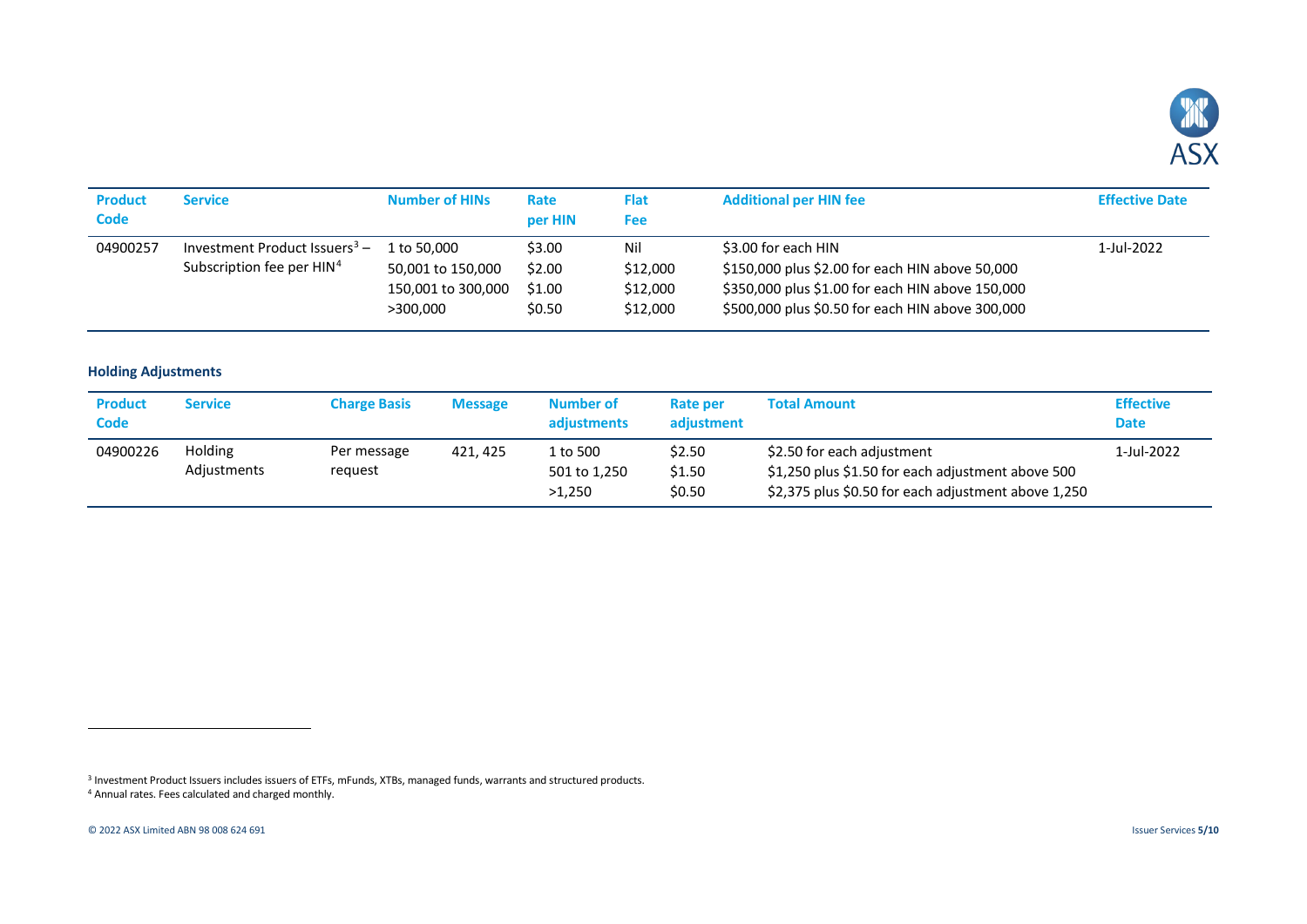<span id="page-5-4"></span><span id="page-5-3"></span><span id="page-5-2"></span>

### <span id="page-5-0"></span>**Holder Notifications & Recordkeeping**

| <b>Product</b><br>Code | <b>Service</b>                                      | <b>Charge Basis</b>      | <b>CHESS</b><br><b>EIS Message</b> | <b>Fee</b><br>(excluding GST) | <b>Effective Date</b> |
|------------------------|-----------------------------------------------------|--------------------------|------------------------------------|-------------------------------|-----------------------|
| 04900200               | <b>CHESS Holding Statement</b>                      | Per Paper Statement      |                                    | \$0.50                        | 1-Jul-2022            |
| 04900201               | <b>CHESS Holding Statement</b>                      | Per Electronic Statement |                                    | No charge                     | 1-Jul-2022            |
| 04900205               | <b>CHESS Holding Statement -</b><br>Special Message | Per Message Per Month    |                                    | Quote provided on<br>enguiry  | 1-Jul-2022            |
| 04900110               | Report Requests & Enquiry<br>Output <sup>5</sup>    | Per Message Request      | 503, 505, 514, 538 <sup>6</sup>    | \$0.20                        |                       |

#### <span id="page-5-1"></span>**Primary Market Facility (PMF)**

| <b>Product</b><br>Code | <b>Service</b>                                         | <b>Charge Basis</b>                                                                                                                                  | <b>CHESS</b><br><b>EIS Message</b> | <b>Fee</b><br>(excluding GST) | <b>Effective Date</b> |
|------------------------|--------------------------------------------------------|------------------------------------------------------------------------------------------------------------------------------------------------------|------------------------------------|-------------------------------|-----------------------|
| 04900005               | DvP Settlement /<br>Miscellaneous Payment <sup>7</sup> | Per Request to Create a Settlement Obligation with Value                                                                                             | 101                                | \$1.30                        |                       |
| 04900255               | <b>Primary Market Facilitation</b><br>Fee              | Issue Value: \$0 to \$50m: \$5,250 Minimum.<br>Issue Value \$50,000,001 upwards: \$5,250 plus 0.0105%<br>on the excess of the offer value over \$50m |                                    | Variable                      | 1-Jul-2017            |

<sup>6</sup> The CHESS message type 538 counts the number of related output CHESS messages for reporting (see section 19 of ASX Settlement Procedure Guidelines for related message numbers). CHESS charges at \$0.20 per count value in message type 538 except for FGM reports, which are charged via the CHESS message type 514.

<sup>7</sup> This charge is levied to the Issuer by using an "I" code as the Transaction Basis in the Dual Entry Settlement Notification (101) message.

© 2022 ASX Limited ABN 98 008 624 691 Issuer Services **6/10**

j

<sup>5</sup> Issuers are entitled to one free Total Security Balance (TSB) report request per day. Issuers are entitled to one free Holding Net Movement (HMV) report request per day. Issuers are entitled to one free Cum Entitlement N report request per day. Issuers are entitled to a total of 12 free Holding Balance (HBL)/Cum Entitlement Balance (CEB) reports each financial year. Conditions to receive free reporting are:- Report request HIN parameter is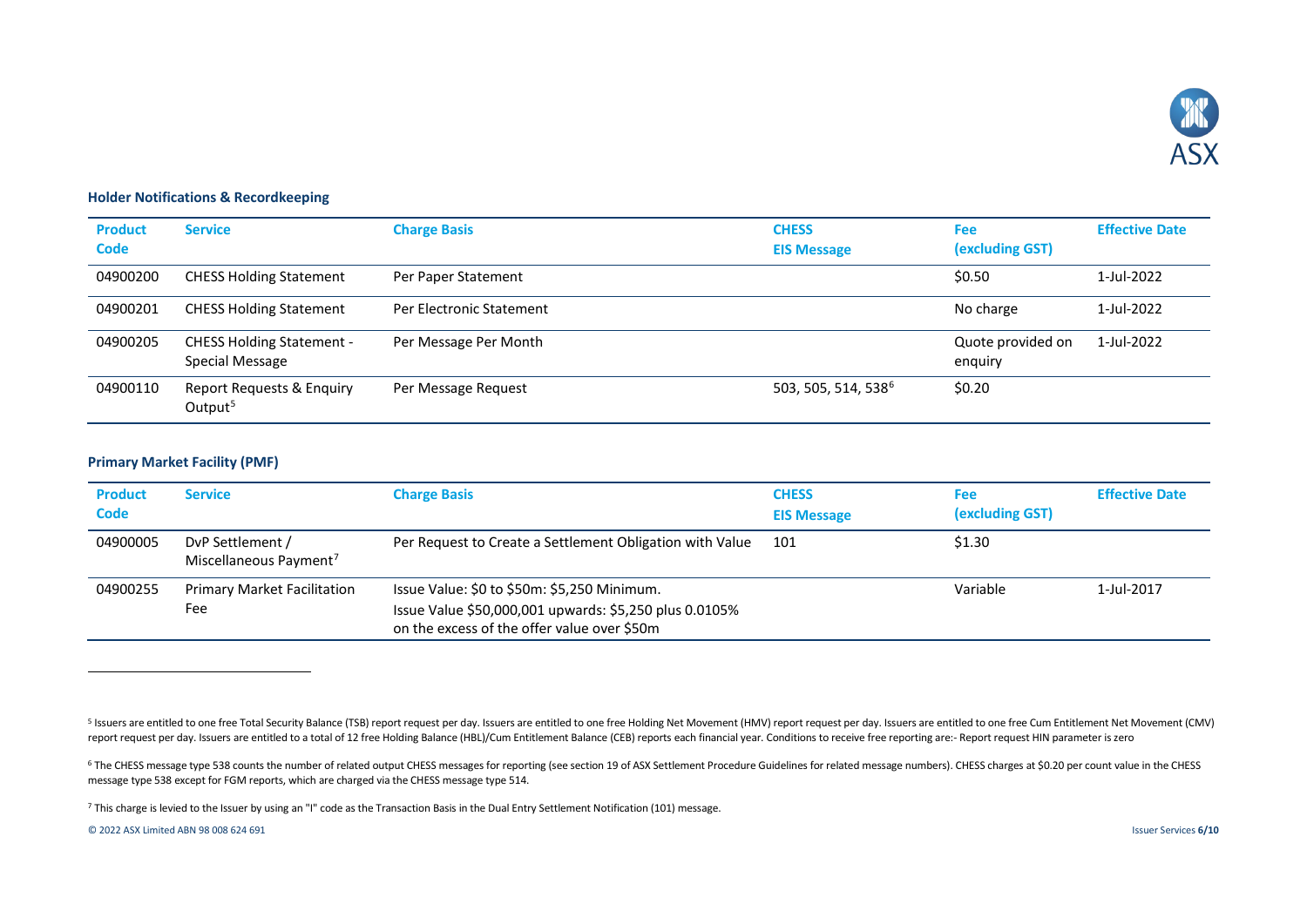

### <span id="page-6-0"></span>**Offer Administration**

| <b>Product</b><br><b>Code</b> | <b>Service</b>                                   | <b>Charge Basis</b>     | <b>CHESS</b><br><b>EIS Message</b> | <b>Fee</b><br>(excluding GST) | <b>Effective Date</b> |
|-------------------------------|--------------------------------------------------|-------------------------|------------------------------------|-------------------------------|-----------------------|
| 04900230                      | Offer Establishment Fee                          | Per Offer               |                                    | \$500                         |                       |
| 04900235                      | Offer Facilitation Fee                           | Per Offer               |                                    | \$1,000                       |                       |
| 04900240                      | Sponsored Holder Offer<br>Acceptance/ Completion | Per Offer Acceptance    | 082, 704                           | \$1.25                        | 1-Jul-2017            |
| 04900245                      | Direct Holder Offer<br>Acceptance/ Completion    | Per Offer Acceptance    | 082, 704                           | \$0.35                        | 1-Jul-2017            |
| 04900250                      | Offer Transfer/Acceptance                        | Per Transfer/Acceptance | 034, 711                           | \$0.35                        | 1-Jul-2017            |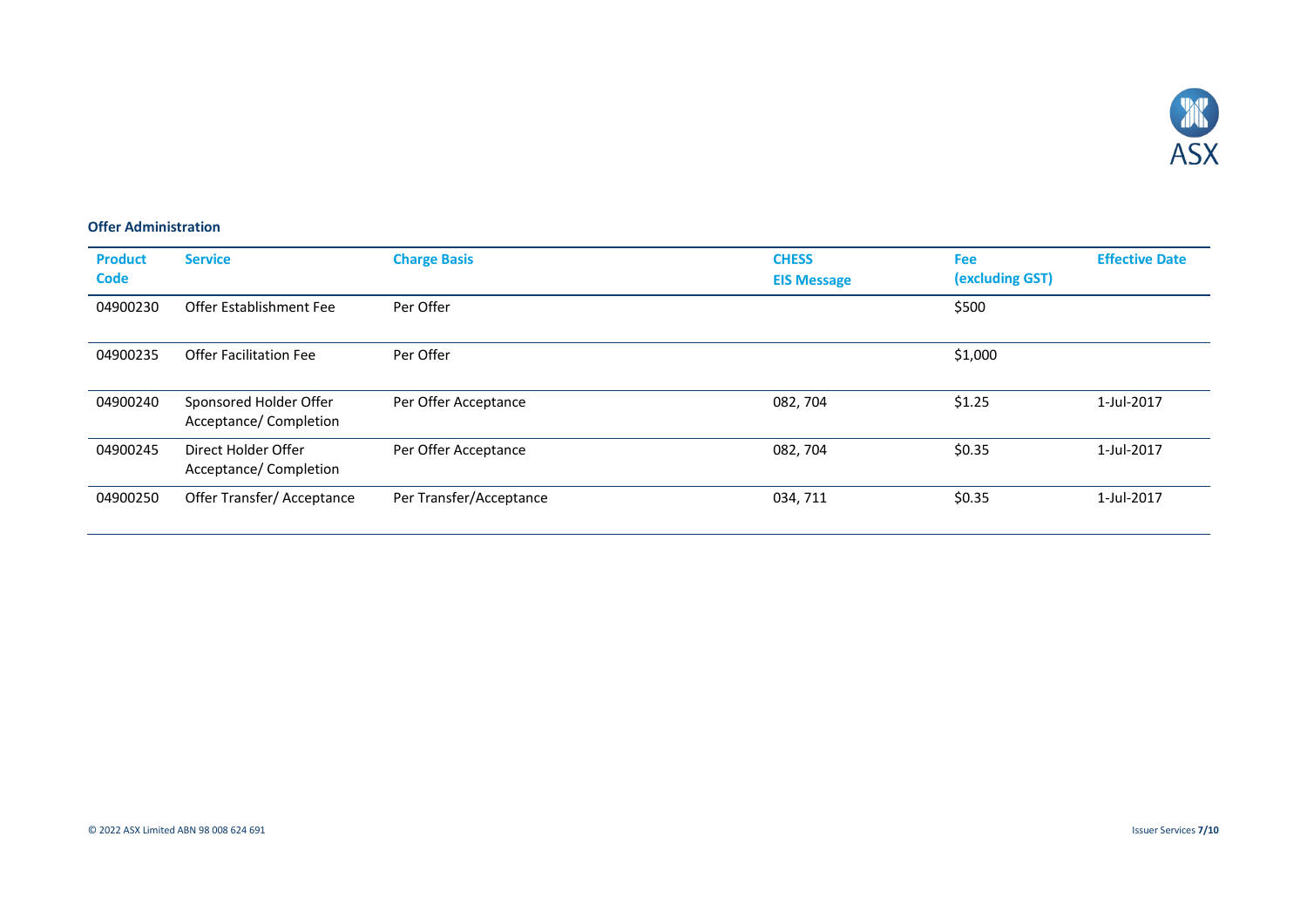<span id="page-7-1"></span>

### <span id="page-7-0"></span>**Removed Fees – effective 1 July 2022**

For transparency, this list includes the fees that will no longer be charged to issuers effective 1 July 2022

| <b>Product</b><br><b>Code</b> | <b>Service</b>                                                                                                                                                                                                              | <b>Charge Basis</b>                                                                                                                                            | <b>CHESS</b><br><b>EIS Message</b>        | Fee<br>(excluding GST) | <b>Effective Date</b>           |
|-------------------------------|-----------------------------------------------------------------------------------------------------------------------------------------------------------------------------------------------------------------------------|----------------------------------------------------------------------------------------------------------------------------------------------------------------|-------------------------------------------|------------------------|---------------------------------|
| 04900260                      | Provision of CD Containing<br><b>Registration Details</b>                                                                                                                                                                   | Per CD Supplied                                                                                                                                                |                                           | \$150                  | Service<br>decommissioned       |
| 04900210                      | <b>CHESS &amp; Sub-register Transfer</b><br>& Conversion                                                                                                                                                                    | Per Message Received                                                                                                                                           | 402, 404, 406, 408, 412,<br>414, 416, 418 | \$0.35                 | Replaced by<br>Subscription fee |
| 04900215                      | Notification of Holding Details<br>Update                                                                                                                                                                                   | Per Advice                                                                                                                                                     | 759                                       | \$0.35                 | Replaced by<br>Subscription fee |
| 04900220                      | Notification of Tax File<br>Number                                                                                                                                                                                          | Per TFN Notification                                                                                                                                           | 534                                       | \$0.35                 | Replaced by<br>Subscription fee |
| 04900225 <sup>8</sup>         | Holding Adjustments &<br>Transformations                                                                                                                                                                                    | Per Message Request                                                                                                                                            | 421, 425, 512                             | \$0.35                 | Product code<br>decommissioned  |
| 06200511                      | Listing Market Issuers (non<br>ASX quoted / listed) - Issuer<br>Administration and<br>Settlement Facilitation Service<br>- Issuer Administration and<br>Corporate Action Service -<br>medium complexity<br>corporate action | Per manual corporate action notification (dividend<br>(including Trust distributions), interest payment, equal<br>access buy back scheme, capital return-cash) |                                           | \$60.00                | Fee removed                     |

l

<sup>8</sup> Replaced by new product code 04900226 for messages 421 and 425. Message 512 included in subscription fee.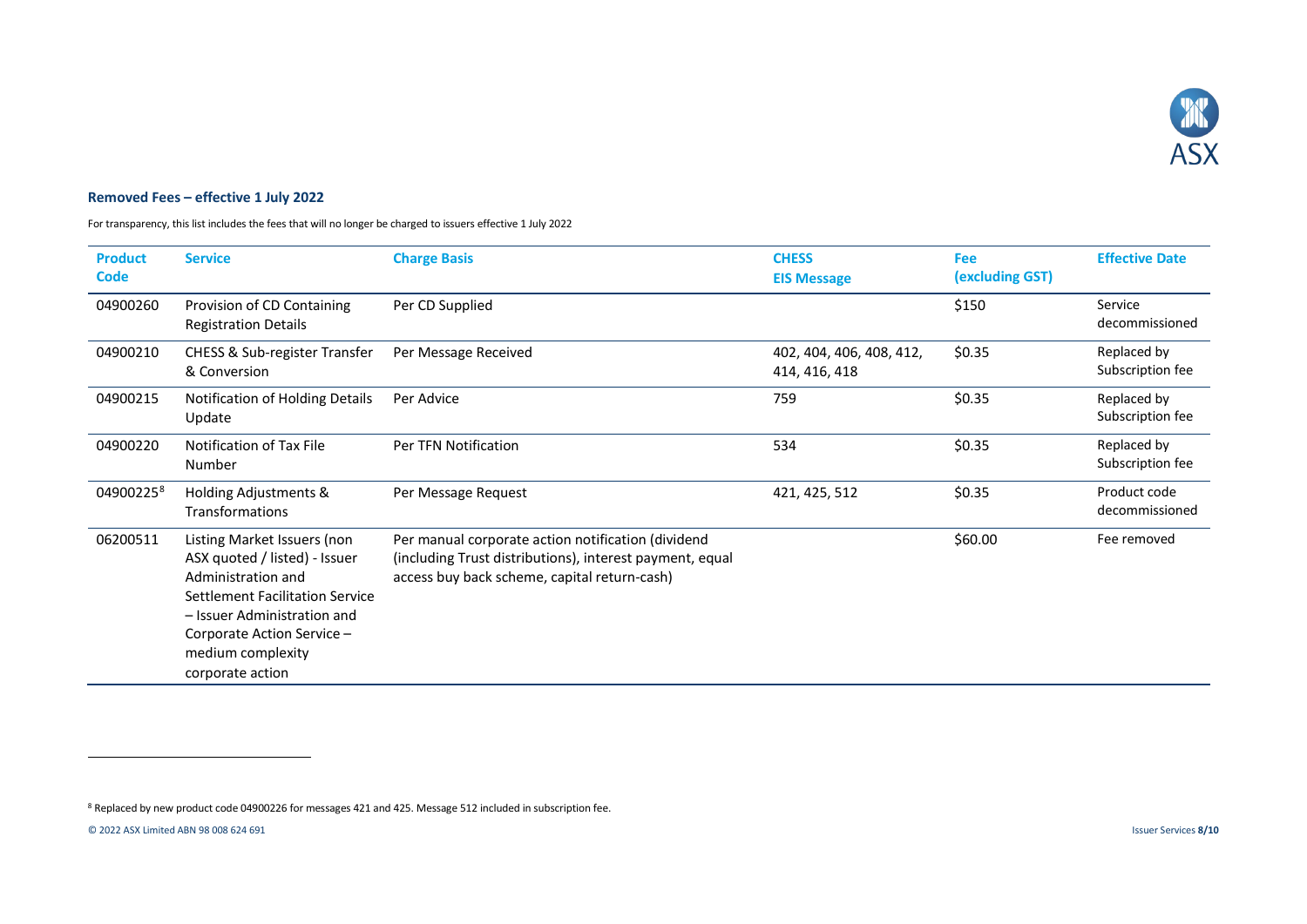

| <b>Product</b><br><b>Code</b> | <b>Service</b>                                                                                                                                                                                   | <b>Charge Basis</b>                                                                                                                                                                                                                                                                                                 | <b>CHESS</b><br><b>EIS Message</b> | <b>Fee</b><br>(excluding GST)                                                                                                         | <b>Effective Date</b>           |
|-------------------------------|--------------------------------------------------------------------------------------------------------------------------------------------------------------------------------------------------|---------------------------------------------------------------------------------------------------------------------------------------------------------------------------------------------------------------------------------------------------------------------------------------------------------------------|------------------------------------|---------------------------------------------------------------------------------------------------------------------------------------|---------------------------------|
| 06200512                      | Listing Market Issuers (non<br>ASX quoted / listed) - Issuer<br>Administration and<br>Settlement Facilitation Service<br>$-$ Corporate Action Service $-$<br>high complexity corporate<br>action | Per manual corporate action notification (bonus<br>entitlement offer, non-renounceable entitlement offer<br>(including accelerated offers), renounceable entitlement<br>offer (including accelerated offers), consolidation/split of<br>capital (reconstructions), capital return-securities,<br>warrants rollover) |                                    | \$90.00                                                                                                                               | Fee removed                     |
| 04900265                      | <b>Equity and Fund Issuer Annual</b><br><b>Operating Charge</b>                                                                                                                                  | Per Issuer Per Annum<br>Applies to: Listed Entities, ETFs, Managed Funds and<br>Structured Products (ASX quoted/listed & non-ASX<br>quoted/listed)                                                                                                                                                                  |                                    | $$1,500$ minimum,<br>10% of the Annual<br>ASX Fee, or the<br>Annual Fee that<br>would apply if the<br>entity was ASX<br>Listed/Quoted | Replaced by<br>Subscription fee |